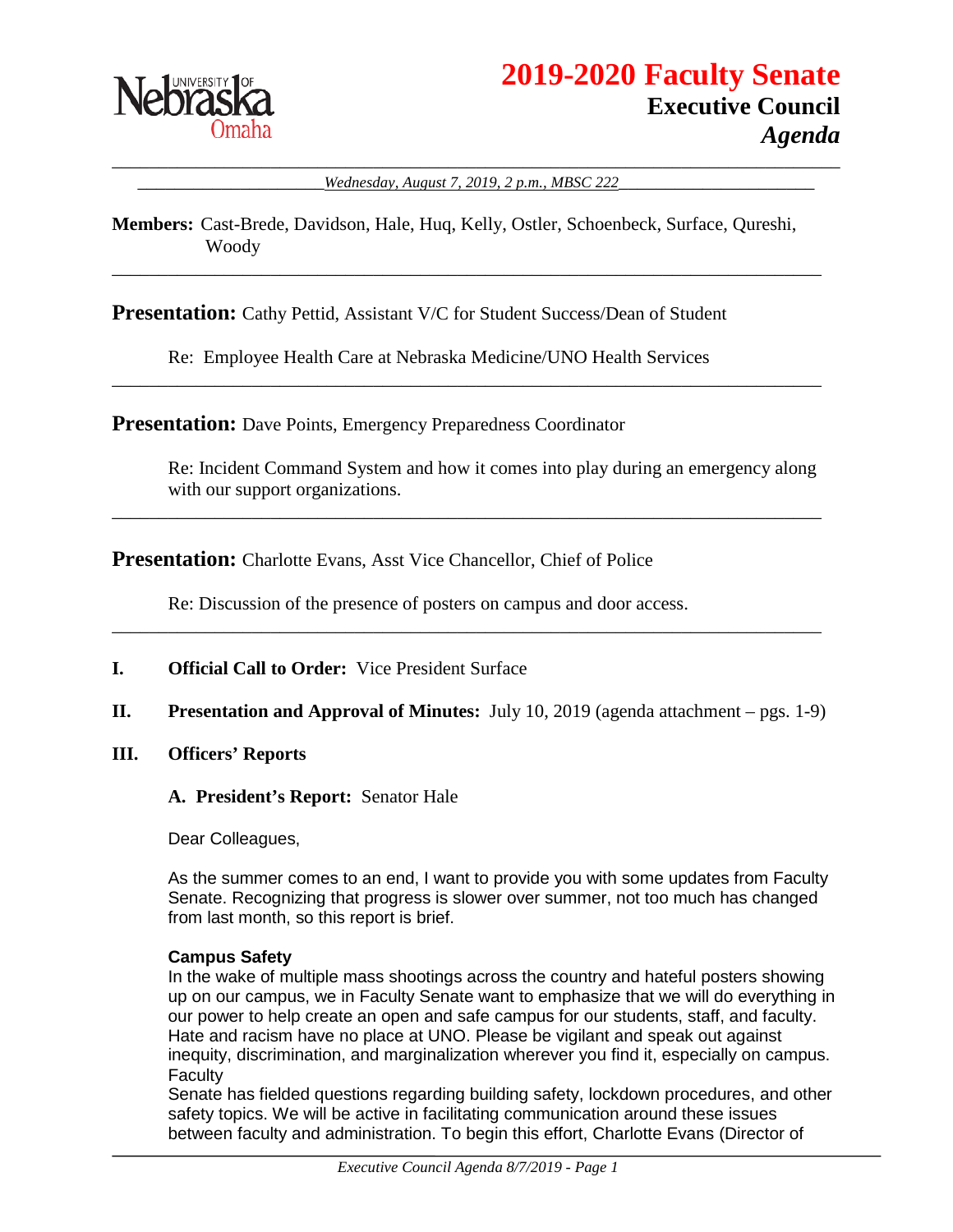Public Safety at UNO) has been invited to speak at our upcoming fall retreat. Please contact Charlotte directly, at cevans@unomaha.edu , if you know of public safety concerns on campus. If you have concerns or suggestions for senate to consider regarding campus safety, please do not hesitate to contact me at mihale@unomaha.edu

#### **Health care for graduate students**

.

UNO Faculty Senate continues to work with Deb Smith-Howell (in her role as Dean of Graduate Studies), the NU Board of Regents, and the NU Office of the President to advocate for affordable health care for our graduate students and to emphasize the burden rising health insurance costs place on our faculty and students. I expect this to be an active area of conversation and work for Faculty Senate, once we reconvene fully in the fall.

#### **Presidential Search Advisory Committee**

I continue to advocate for the presence of representative faculty voices on the systemlevel Presidential Search Advisory Committee. Last month, I sent a letter to the Regents formally requesting that they add a representative faculty member from UNO to the committee. I await their action and have sent a follow-up letter.

#### **Web hosting / Websites for faculty**

Working with Jaci Lindberg (Director of Digital Learning), BJ Reed (outgoing Senior Vice Chancellor for Academic Affairs), Jason Buzzell (Director Digital Communications), and Bret Blackman (Vice President for IT and CIO) last spring, Faculty Senate identified a solution to bring-back faculty and departmental web pages

through a managed hosting provider called Reclaim (see: https://reclaimhosting.com/ ). Roll-out of the new program was expected to occur over the summer, but has not happened yet. We are investigating the delay.

#### **AEFIS pilot program**

As I mentioned last month, I received some initial feedback regarding the AEFIS pilot program expressing concern about how a potential move to a system other than Digital Measures might put undue burden on untenured faculty to re-enter RPT information or might disrupt RPT workflows. Since then, I have spoken to

Dr. Candice Batton (Assistant Vice Chancellor for Academic Affairs) about the concerns. She told me that AEFIS adoption is conditioned on faculty input.

Specifically, she said "if it is not perceived as useful and intuitive or if it does not make faculty lives easier than they are now, then it is not a product that we want to adopt." She reports that the piloting team will be testing the migration features to ensure moving data from Digital Measures to AEFIS works in a way that does not require faculty to re-create or re-key data that they have already entered. She notes that no one going through RPT this year will be required to use AEFIS.

If you have further concerns regarding AEFIS now, or as the pilot goes on, please contact me ( mlhale@unomaha.edu ) and/or Candice Batton

( cbatton@unomaha.edu ). If you want to participate, Candice says you can do so as much or as little as you wish, for example by trying out the annual review interface or the class/rubric tools in the canvas integration.

### **Fall retreat**

Faculty Senate will be conducting several targeted discussions at our fall retreat. Speakers include Chancellor Gold, newly appointed Senior Vice Chancellor Sacha Kopp, Vice President for IT and CIO Bret Blackman, and Director of Public Safety Charlotte Evans. These discussions offer UNO faculty and Faculty Senate an opportunity to learn about, and question, upcoming strategic initiatives and directions. I would like to invite faculty to be a part of these discussions. Our retreat will take place on August 21 st from 8:30 to 4:00. An agenda will be attached to this president's report.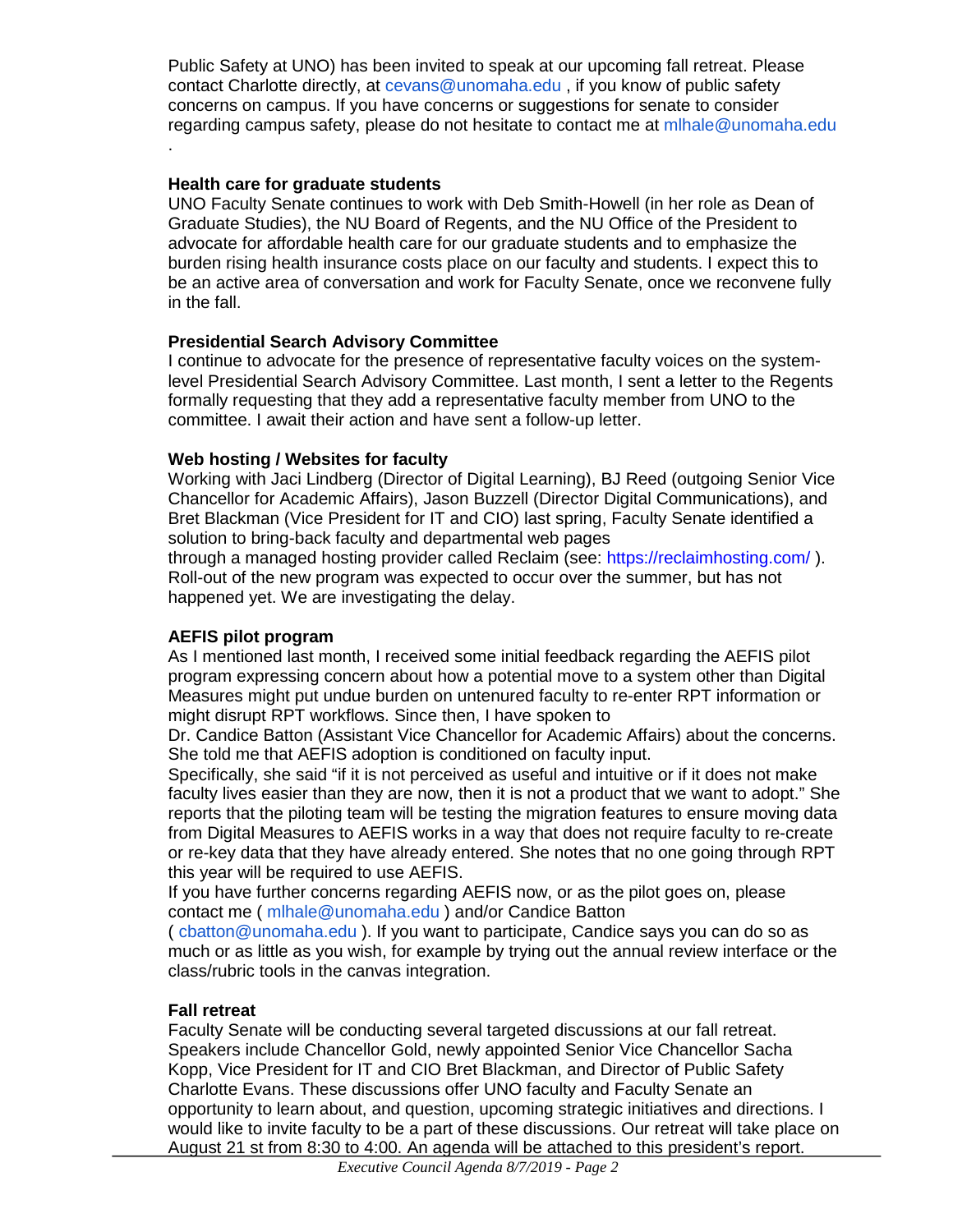If you have any issue that you want Faculty Senate to be aware of or to investigate further, please do not hesitate to contact me personally at mlhale@unomaha.edu .

Best Wishes, Matt Hale, UNO Faculty Senate President 2019-2020

- **B. Secretary/Treasurer Report:** Senator Davidson
	- **a. EO&A:** The meeting was held on Wednesday, July 17, 2019 at 2 PM in EAB 200.

In attendance: Batton, Davidson, Ewald, Gold, Kelly, Kopp, Qureshi, Surface, Toman

- 1. Chancellor Gold/SVC Kopp & President Hale:
	- 1. Is there anything we want Gold to cover at Faculty Senate retreat? 1. Topic Ideas: Policy of Freedom of Speech
- 2. Faculty Senate Issues/Update:
	- 1. Presidential Search Advisory Committee Faculty member(s) would like to be represented in the committee in order to contribute faculty voice in the process. Currently no faculty representation from UNO.
	- 2. Long Term Solution to Graduate Health Insurance Premiums We get bids based on premium rates. Because we have an opt-in policy it's creating a high deductible. Another option is to redistribute the risk by mandating health insurance from all students. We have a year to come up with a solution. We might looks into OneWorld Health, Whole Healthcare, or Charles Drew who offer buy-in plans. Current graduate health insurance: 5,500 students enrolled in student health insurance out of students 52,000 students systemwide.
	- 3. August 21, 2019 Faculty Senate Retreat UNO Alumni Center
	- 4. Identified new space in the Alumni Center for Faculty Senate Coordinator and formal request has been submitted.
	- 5. Resolutions were acknowledged.
- 3. AFIS pilot (Batton):
	- 1. Core team meeting weekly over the summer. Faculty from all colleges and other units participating in the pilot (approx. 70 members).

| $(11000 \text{ m})$      |               |                     |           |                        |             |                              |  |
|--------------------------|---------------|---------------------|-----------|------------------------|-------------|------------------------------|--|
| Res.#                    | Date          | <b>Title</b>        | Admin     | <b>Sent for Senate</b> | Denied/     | <b>Final Action/Resolved</b> |  |
|                          | <b>Senate</b> |                     | Accept    | Action                 | Deferred/   |                              |  |
|                          | <b>Passed</b> |                     |           |                        | In Progress |                              |  |
| 4381                     | 7/10/2019     | Committee on        | 7/17/2019 |                        |             | Acknowledged                 |  |
|                          |               | Committees          |           |                        |             |                              |  |
|                          |               | <b>Replacements</b> |           |                        |             |                              |  |
| <b>TO BE FOLLOWED UP</b> |               |                     |           |                        |             |                              |  |
|                          |               |                     |           |                        |             |                              |  |
| <b>CARRIED FORWARD</b>   |               |                     |           |                        |             |                              |  |
|                          |               |                     |           |                        |             |                              |  |

**2019-2020 Resolution Action Table (Action Pending and Current Resolutions)**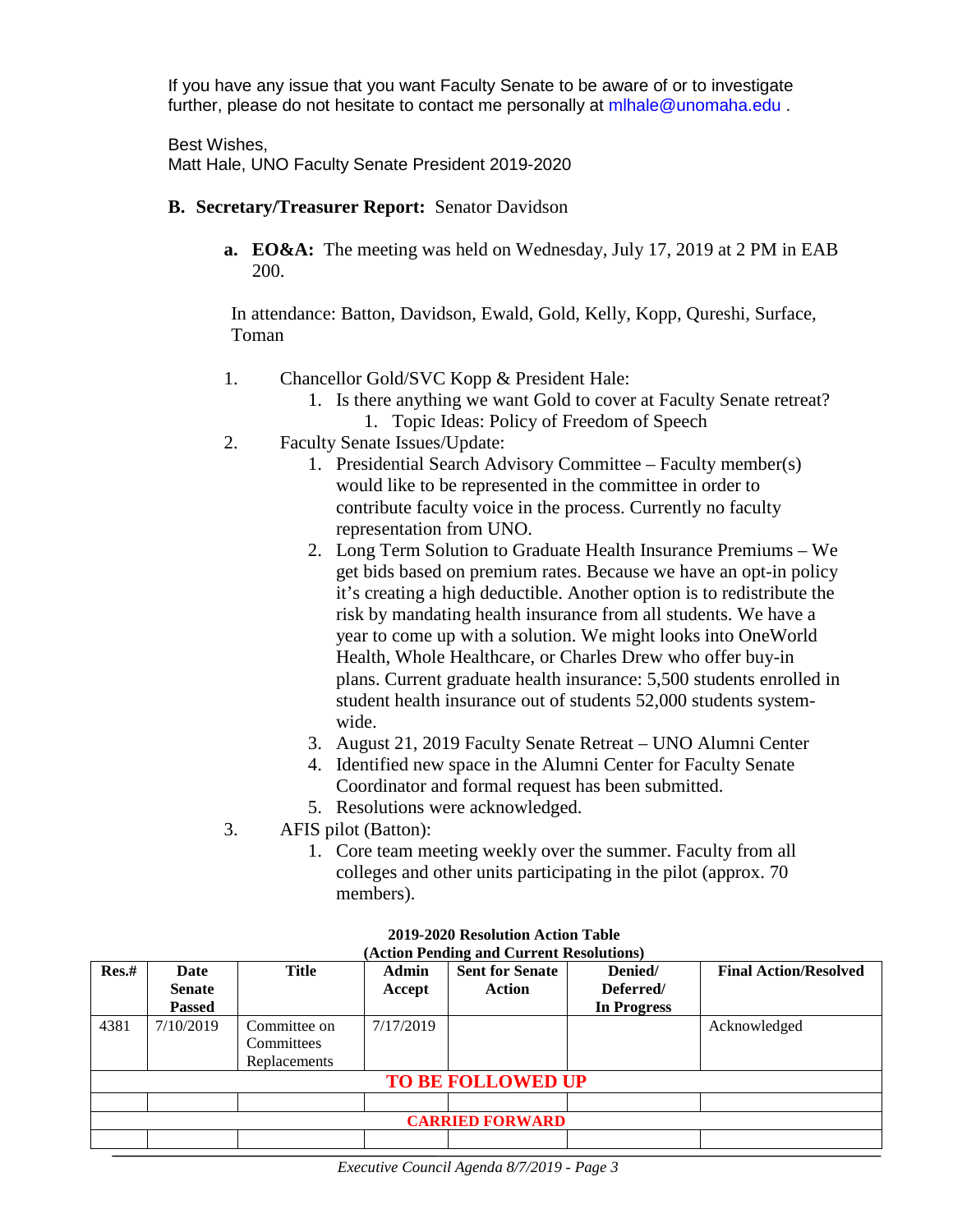**b. Treasurer's Report:** Senator Davidson (July 2019) (agenda attachment – pg.10)

#### **IV. Standing Committee Reports**

**A. Committee on Academic and Curricular Affairs:** Senator Woody

#### **PENDING:**

#### **1. Plagiarism**

Senator Qureshi asked if anyone knew of any institutional support in keeping track of student plagiarism cases. Phil Covington, AVC for Student Success, was mentioned. Plagiarism was also noted in the recent Academic Integrity Policy. *(9/12/18: This was assigned to the Academic & Curricular Affairs Committee.)* 

We are still awaiting data and or policy information from Dr. Regina Toman related to grade changes. We have reached out to Dr. Phil Covington on the administrative implementation of the policy.

#### **2. Student Evaluation Responses**

Since student evaluation of instruction moved from paper forms done in class to on-line, the response rate has been so low the data may not be a valid indication of what the form purports to determine. In some cases, the response rate itself has been improperly used in faculty evaluation; especially small sections may use no evaluation. The form itself may be part of the problem, relating to those who submit it as customers rather than learners.

Senator Huq would like to see Evaluation response increased. Hank Robinson will speak to the Professional Development Committee and there will be more to report then. Some questions are: What are the evaluations being used for? Is it cost effective? What information do students have about the evaluations? *(On 10/10/18: The task of consideration of the current student evaluation was accepted by the A&CA Committee.)*

We had some discussion of this issue as well as the data we are waiting on with respect to how students view the timeliness of feedback. The committee was provided with the relevant section from the Board of Regents Bylaws (5.1.2):

Students can contribute significantly to the evaluation of instruction. The faculty has the obligation to solicit students' evaluation of their educational efforts and to make changes in accordance with their best judgment. To assist the faculty in the task of providing the best possible education, students should express their reactions and opinions about the character and relevancy of the instruction to the department or college involved. Each college or school should establish a standing procedure through which student evaluations can be expressed.

We discussed the efforts led by Steve Bullock that led to the revamp of the SET form, number of years ago. The committee shared their own experiences from their colleges where it appears that they have some latitude with respect to defining the form of the evaluation process but there was also an acknowledgment that this was a herculean task and that might explain why there has been little activity yet with respect to making changes.

The committee also discussed that it does at times feel as if the response rates are used as one of the dimensions of faculty evaluation. Anecdotes were shared about individual experiences and frustration.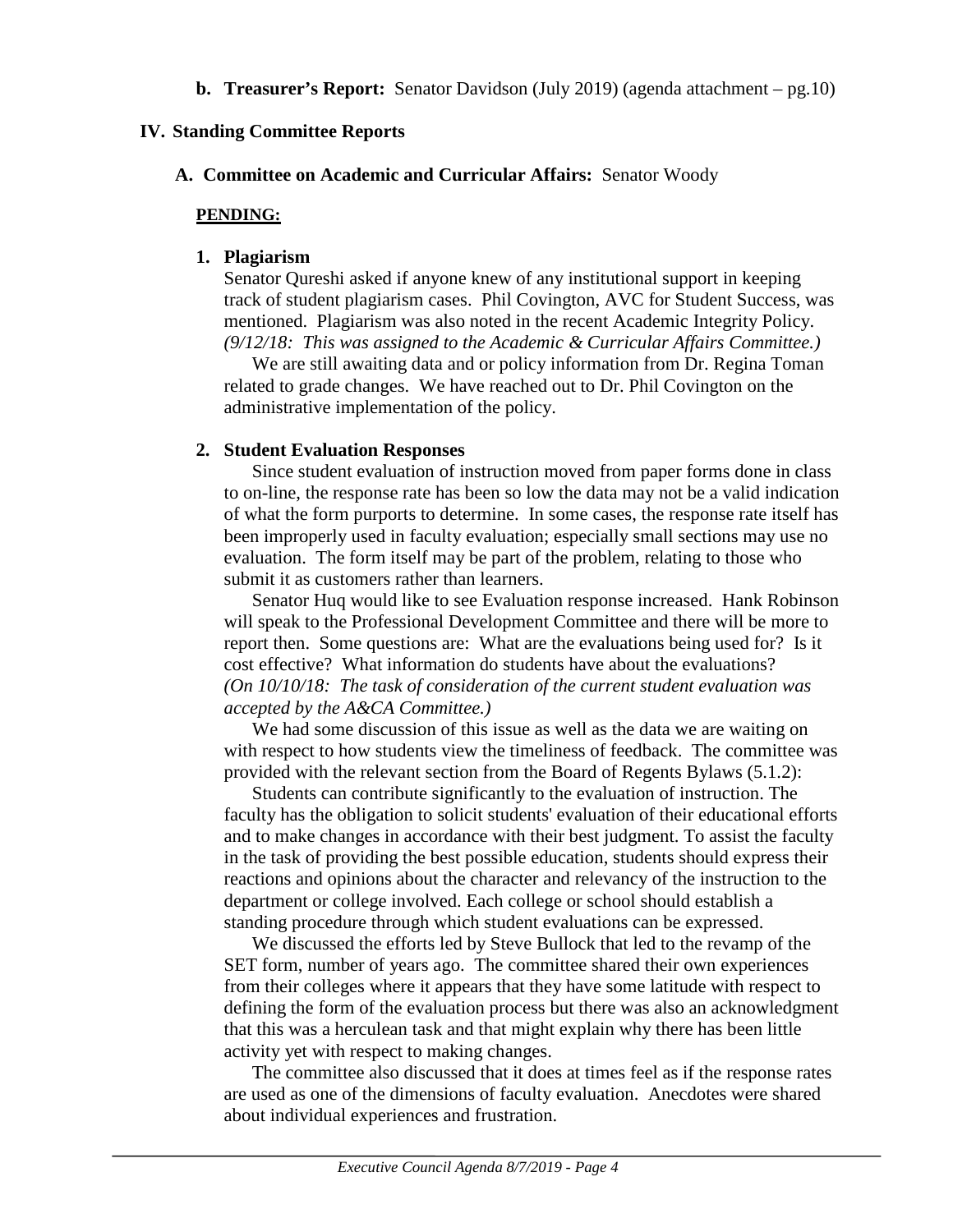# **3. Proposals that come before us seeking an endorsement:**

12/12/18: The committee had some discussion about our specific role with respect to the proposals that come before us seeking an endorsement from our committee and the Faculty Senate. Clearly these proposals already have the support of the faculty behind the proposals and the campus leaders in their chainof-command. By the time they have reached the committee they have been scrutinized by multiple levels of approval. Some wondered the consequence of voting against or delaying the approval until issues raised by the committee have been addressed. Some members of the committee observed that we need to presume that our colleagues and their leadership have made the best set of choices with respect to the proposals and thus our advisory role is to provide constructive feedback and/or highlight issues we believe may be raised by other stakeholders and suggest these be considered before the proposal moves through the approval process.. At least one member of the committee wondered if that were the case is there any substantive value to this process. This is important because our purpose determines our effort. If we are to scrutinize these with a neutral position and make an independent/ separate determination of their worth we would invest significantly more time than if our role is advisory only.

**4. A policy to clearly establish the rights of students to seek accommodation around class activities (assignments, attendance and examinations) that are scheduled and conflict with important religious observations:** We had some discussion of the need for a policy to clearly establish the rights of students to seek accommodation around class activities (assignments, attendance and examinations) that are scheduled and conflict with important religious observations. There is still some uncertainty with regards to the need for this, but the committee agreed that Burch Kealey will continue to review policies used by other universities and take up the discussion again at our January meeting. *(2/27/19)* There was not been any action on this item.

# **B. Committee on Educational Resources & Services:** Senator Schoenbeck

### **PENDING:**

**C. Committee on Faculty Personnel & Welfare:** Senator Huq

# **PENDING:**

**1. Faculty/Staff Safety Processes.** *10/2017 cont.:* Dr. Gina Toman has been named Faculty Human Resources Officer and Assistant to the Senior Vice Chancellor. She begins her new role on October 11**.**

We are interested in the administration developing a website similar to the Student Safety Website.

Note: We felt that the following site makes a good model: http://academicpersonnel.unc.edu/faculty-policies-procedures-guidelines/

We expect Gina Toman will be help us address the request that there be a flow-chart that will help faculty understand and negotiate the many resources that are available: Ombudsperson, EAP person, counseling, BRT, etc. What information is confidential, etc. This "flowchart" may manifest itself in the form of the website mentioned above.

*(3/4/18 Info: Academic Affairs is doing a big website development.)*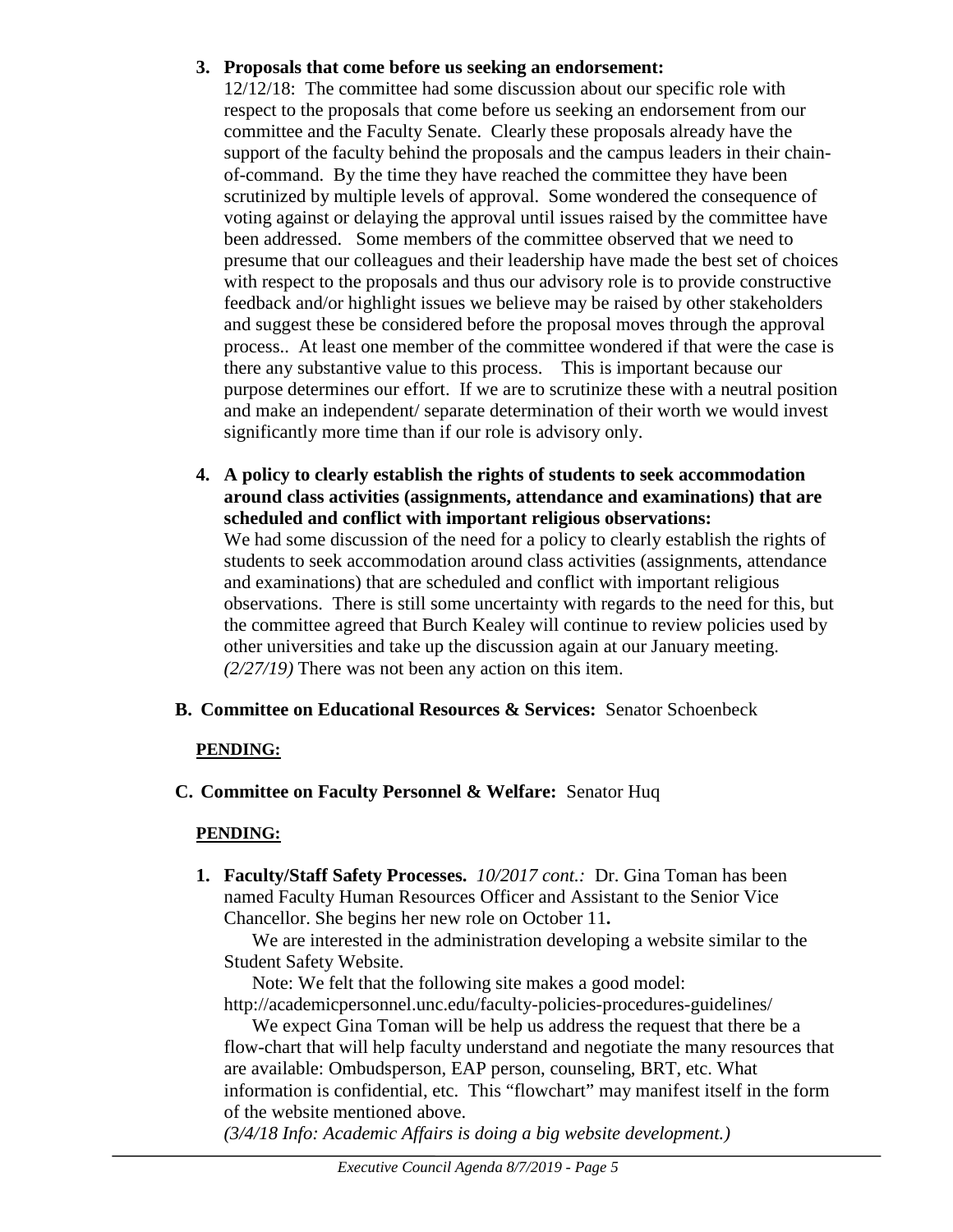### **2. Accessibility to Classroom IT Equipment**

*(3/7/18):* EC&C sent this item was to the ER&S Committee**.**  *(8/15/18: ER&S moved to have this item sent to FP&W as this seems to be ergonomics.)* 

*(11/7/18: EC&C more fully defined this item to how to direct our future efforts in trying to understand the design process for all Colleges and how faculty can be involved in this process. Are ADA directives followed, etc.?) (4/3/19: EC&C agreed this was not a personal issue, but a Resource Issue, such as computer control/access areas in some classrooms are too low for all to access.)*

*(4/3/19: EC&C said this was more a resource issue, not a personal issue.)* 

# **D. Committee on Goals and Directions:** Senator Ostler

# **PENDING:**

# **1. Solar Panels at UNO**

Bringing solar energy infrastructure (particularly solar panels and EV charging stations) to the UNO campus and potential funding sources and partnerships. *(10/3/18: EC&C was told Senator Richard Stacy would take the point on this.) (5/1/19 Dr. Chen and his students will be submitting their report at the end of May 2019. Senator Bereitschaft and Senator Stacy will be working on the grant proposal this summer.)*

# **E. Professional Development:** Senator Cast-Brede

### **PENDING:**

# **1. Creation of an Easily Found List of What Retiring Faculty Need to Know for Retirement**

*(4/11/18: Sent to PD Committee.) (11/14/18: Planned action steps: HR will look at the creation of a list for those planning retirement.) (5/1/19: This was put on the next EC&A agenda)*

### **F. Committee on Committees:** Senator Qureshi

**1. Complete RESOLUTION: Academic Freedom & Tenure Committee** *(for 9/11/19 mtg.)*

And a one tenured faculty member from the following two tenured faculty members will be elected as a one-year replacement for Laura Grams who will be on Sabbatical for the Academic year 2019-2020:

 $TBA$ 

### **PENDING:**

**1. Involvement in Policies (such as IT)**

**~~~~~~~~~~~~~~~~~~~~~~~~~~~~~~~~~~~~~~~~~~~~~~~**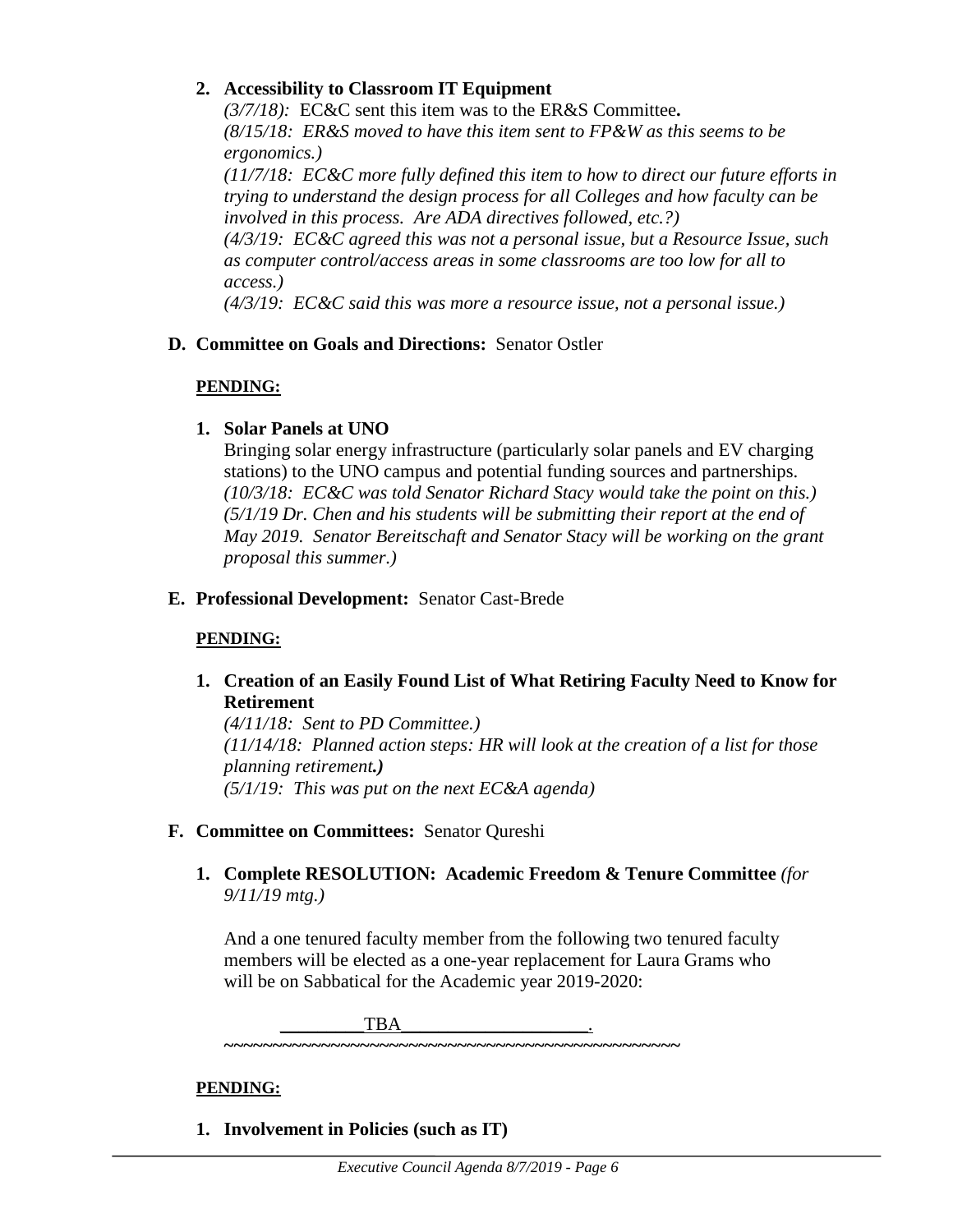The Senate recommended that it have some involvement in policy making, as in IT Policies. They would like to investigate, engage with people who make policies, like IT, and get that information back to the Senate as quickly as possible. The policies should be technology neutral. On 2/13/19 the Senate passed this to the Rules Committee.)

**2. RESOLUTION:** Election of a Second Standing Committee Chair as Executive Officer/Appointment of the Chair of the Cabinet

As not all standing committee chairs were elected for the year, the following resolution is held until the August Retreat.

**BE IT RESOLVED**, that according to the Article V.A.2 of its Bylaws the Faculty Senate elects Senator as the Second Committee Chair and 2019-2020 Executive Officer.

**3. BE IT RESOLVED** that the following name go forward to serve a one-year term, 08/01/19 through 07/31/20, on the Tuition Remission Task Force:

 $($ to replace Sarah Osborn  $(A&S)$ ).

**4. BE IT RESOLVED** that the following names go forward to serve a two-year term, 08/01/19 through 07/31/20, on the Academic Planning Council

\_\_\_Amy Anderson, Professor, School of Criminology & Criminal Justice\_\_\_

TBD

# **V. Other Faculty Senate Committees**

**A. Faculty Senate Budget Advisory Committee Report**: Ebdon, Eesley, and Hall

### **VII. Ad hoc Committees**

- **A. Ad hoc UNO-UNMC Faculty-to-Faculty Communication and Collaboration Committee:** Senator Kelly
- **VII. Non-Senate Committee Reports**
- **VIII. Unfinished Business**
- **IX. For the Good of the Order**
- **X. New Business**

**A. Staff Parking on Dodge and Scott Campus** 

- **B. Student First Amendment Rights in the Classroom**
- **C.Pilot Program for Faculty Status**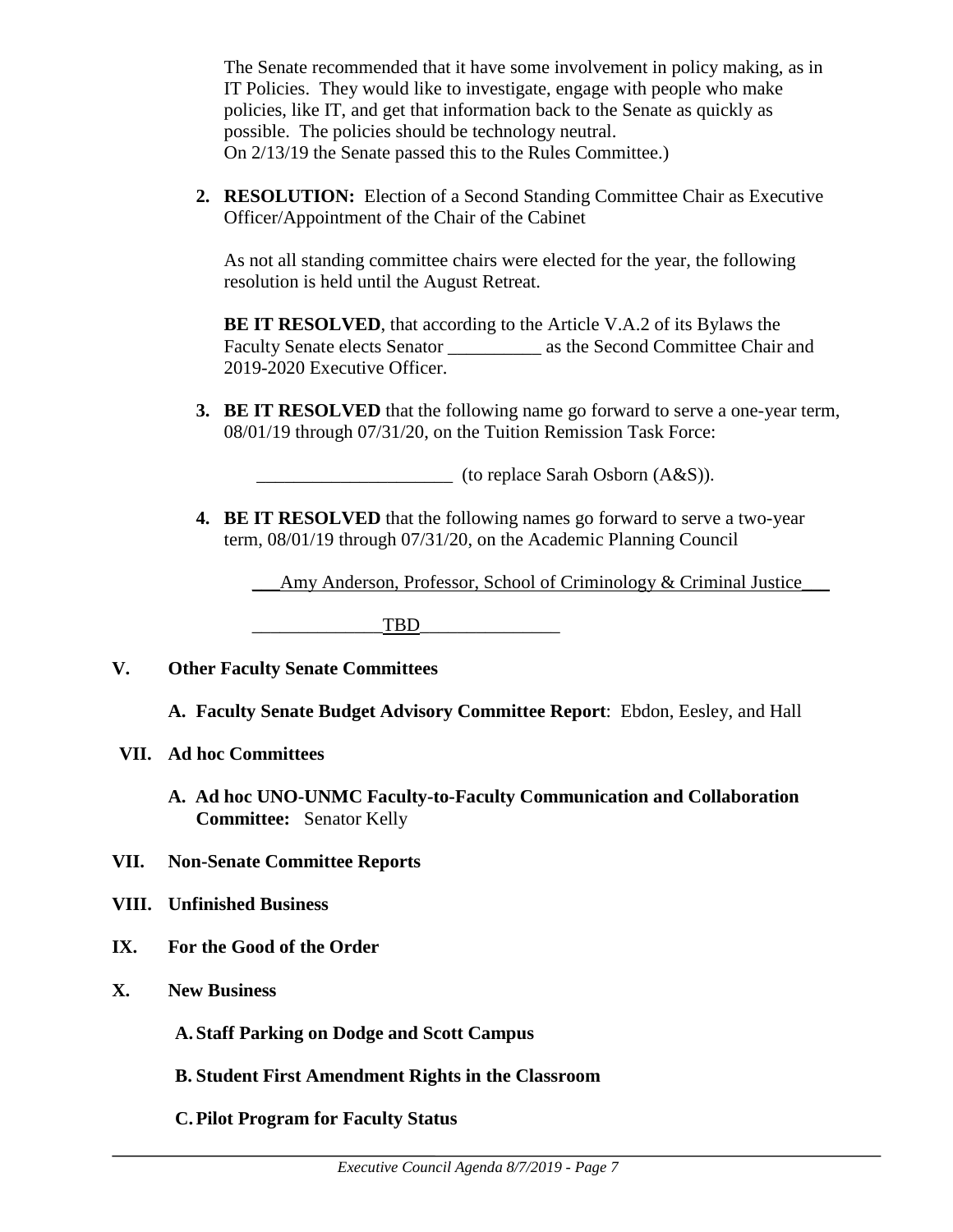#### **D. NU Presidential Search**

a. Letter to the Board of Regents (agenda attachment - pgs. 11-12)

#### **E. Preliminary Retreat Planning** (August 21, 2019)

- **Goals for 2019-2020**
- **Speakers**
	- 1. **Bret Blackman,** Vice President, Info Tech
		- a. Topic: He would like to discuss DUO multi factor authentication and academic technology updates.
	- 2. **Jeffrey Gold,** Chancellor
		- a. Topic:
	- 3. **Charlotte Evans,** Asst Vice Chancellor, Chief of Police a. Topic: She would like to discuss door access.
	- 4. **Sacha Kopp,** Sr Vice Chancellor a. Topic:
- **Timeline/Schedule** (agenda attachment pgs. 13-14)
- **Etc.**
- **XI. Adjourn**
- **XII. Announcements**
	- **A. Faculty Senate Retreat:** August 21, 2019 (All Senators/All Day; Alumni Center)
	- **B. EC Mtg.:** Wednesday, September 4, 2019, 2 p.m., ASH 196
	- C. **Faculty Senate Mtg:** September 11, 2019, 2 p.m., CEC 230/231
	- **D. EO&A Mtg:** September 18, 2019, 2 p.m., EAB 200

| Schedule for 2019-2020                       |                                                |  |  |  |
|----------------------------------------------|------------------------------------------------|--|--|--|
| <b>EC</b> Meetings                           | <b>Faculty Senate Meetings</b>                 |  |  |  |
| (Usually 1 <sup>st</sup> Wednesday of month) | (Usually 2 <sup>nd</sup> Wednesday of month)   |  |  |  |
| June 5                                       | <b>June</b>                                    |  |  |  |
| July 10                                      | <b>July</b>                                    |  |  |  |
| August 7                                     | August 21, 2019 (Retreat) $(3^{rd}$ Wednesday) |  |  |  |
|                                              | (Classes begin $8/26/19$ )                     |  |  |  |
| September 4                                  | September 11                                   |  |  |  |
| October 2                                    | October 9                                      |  |  |  |
| November 6                                   | November 13                                    |  |  |  |
| December 4                                   | December 11 ( <i>Prep Week</i> ))              |  |  |  |
|                                              | (Commencement 12/20)                           |  |  |  |